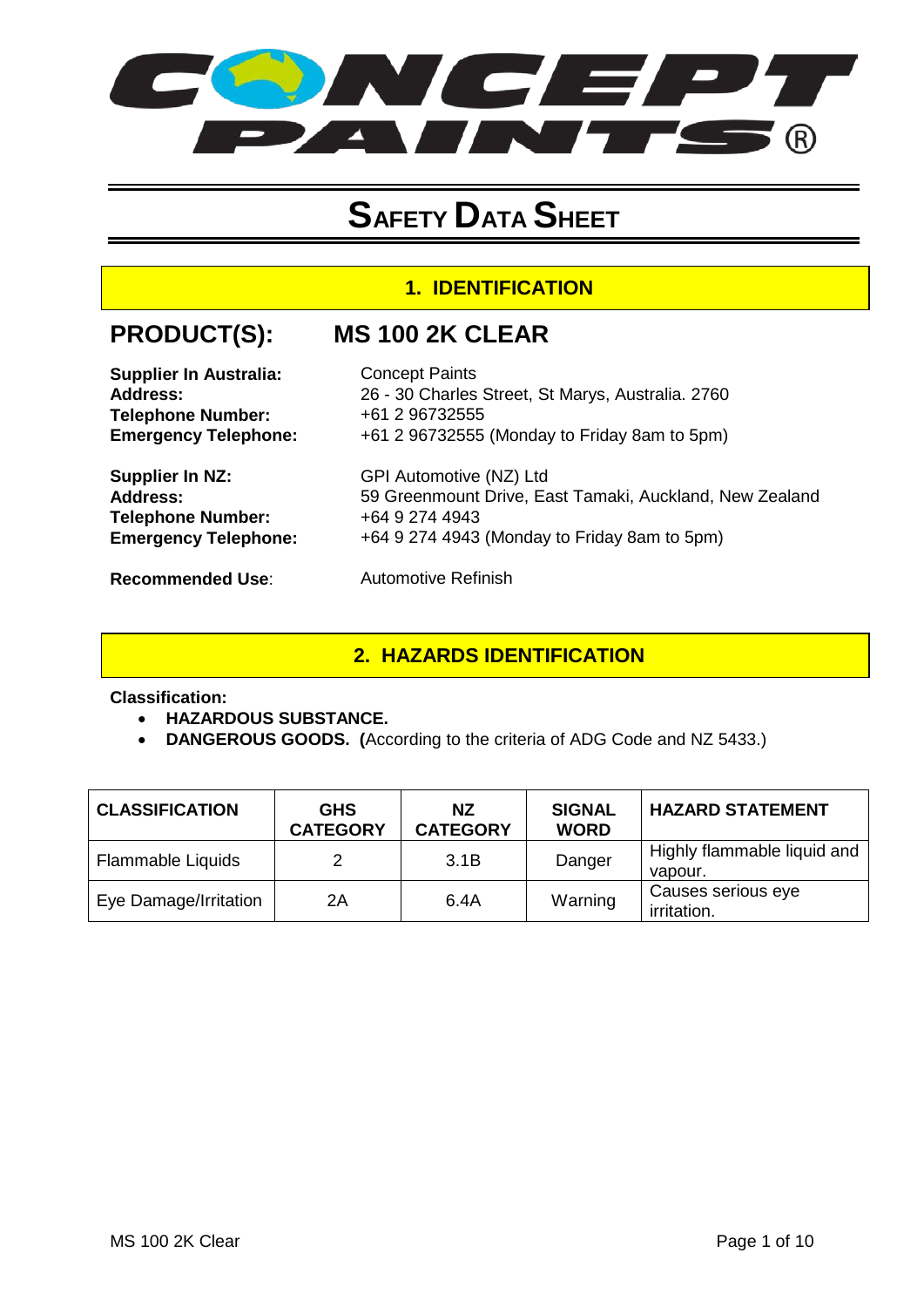**Hazard Symbols:** 



#### **Precautionary Statements:**

- Keep away from heat/sparks/open flames/ hot surfaces. No smoking.
- Keep container tightly closed.
- Ground/bond container and receiving equipment.
- Use explosion-proof electrical/ventilation/lighting/equipment.
- Use only non-sparking tools.
- Take precautionary measures against static discharge.
- Wash hands thoroughly after handling.
- Wear protective gloves/protective clothing/eye protection/face protection.
- IF ON SKIN (or hair): Remove /take off immediately all contaminated clothing. Wash skin with plenty of soap and water.
- IF IN EYES: Rinse cautiously with water for several minutes. Remove contact lenses, if present and easy to do so. Continue rinsing.
- If eye irritation persists: Get medical advice/attention.
- In case of fire: Use Foam, Carbon Dioxide or Dry Chemical Powder for extinction.
- Store in a well-ventilated place. Keep cool.
- Dispose of contents/container in accordance with the relevant government legislation. Normally suitable for incineration by an approved agent.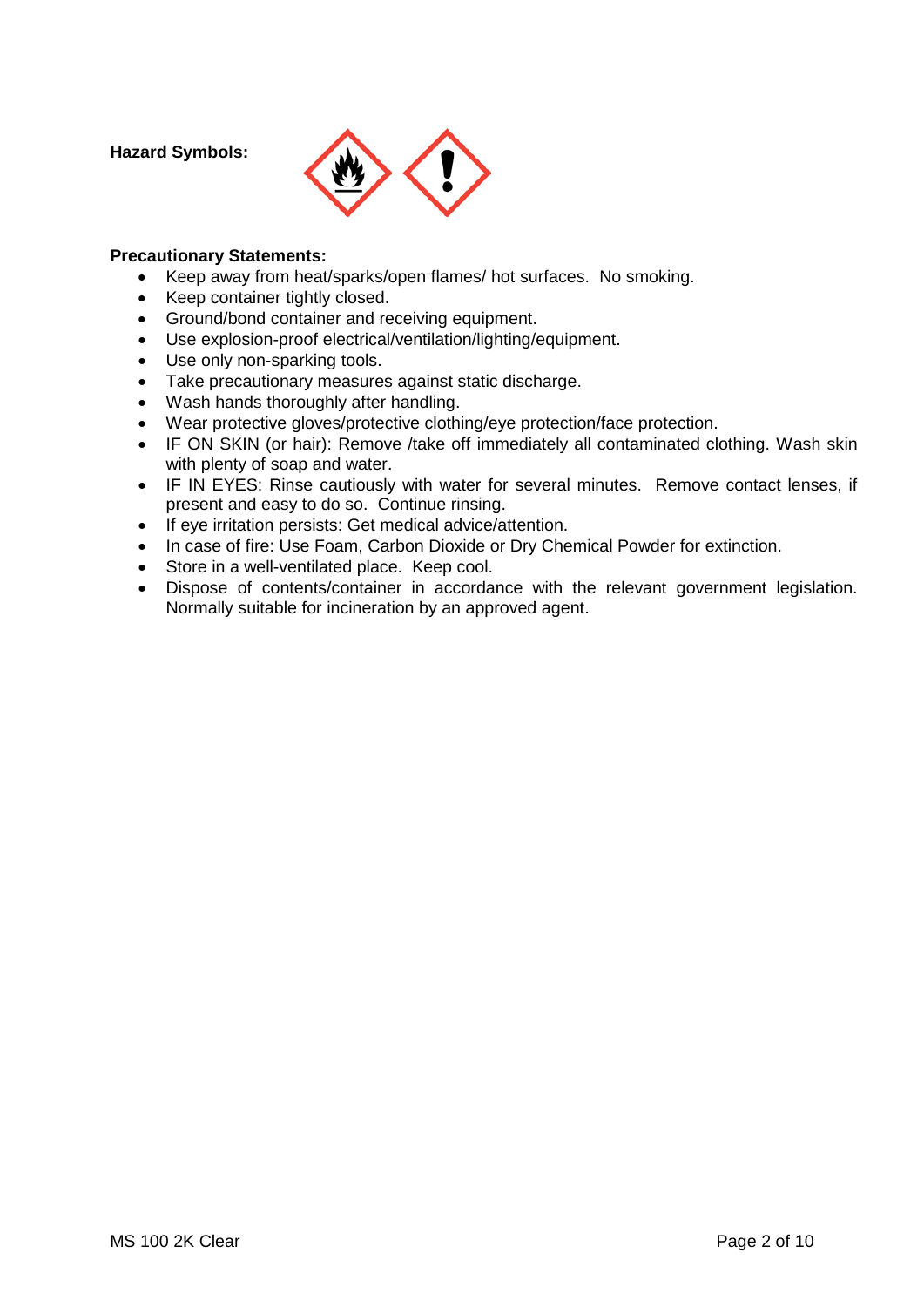#### **3. COMPOSITION/INFORMATION ON INGREDIENTS**

| <b>Chemical Entity / Hazardous Component</b> | <b>CAS Numbers</b> | <b>Proportion by wt.</b> |
|----------------------------------------------|--------------------|--------------------------|
| N-Butyl Acetate                              | 123-86-4           | $10 - 30\%$              |
| Methoxy Propyl Acetate                       | 108-65-6           | 10 - 30%                 |
| Xylene                                       | 1330-20-7          | $< 10\%$                 |

This product(s) also contains  $30 - 60\%$  of other ingredients which are considered non-hazardous in accordance with ASCC/NOHSC and NZ HSNO criteria.

#### **4. FIRST AID MEASURES**

**Route of Exposure First Aid Measures**

- **Ingestion:** Give a glass of water. Do NOT induce vomiting. Place patients head downwards if vomiting occurs. Prevent it entering lungs, as aspiration of material into the lungs can cause chemical pneumonitis which can be fatal. Immediately call a POISON CENTER or doctor/physician.
- **Eye:** Immediately irrigate with large quantities of water for at least 15 minutes. Remove contact lenses, if present and easy to do so. Continue rinsing. If eye irritation persists: Get medical advice/attention.
- **Skin:** Wash exposed area thoroughly with soap and water. Remove<br>contaminated clothing. If skin irritation occurs: Get medical If skin irritation occurs: Get medical advice/attention.
- **Inhaled:** Give fresh air, careful not to become a casualty yourself. Remove and loosen clothing. If breathing is normal make patient comfortable and keep warm till recovered. If breathing is difficult ensure the airways are clear and have a qualified person give oxygen from a face mask. If breathing has stopped commence (EAR) and if cardiac arrest has occurred, commence (CPR) and get medical advice/attention urgently.
- **Advice To Doctor:** Treat Symptomatically.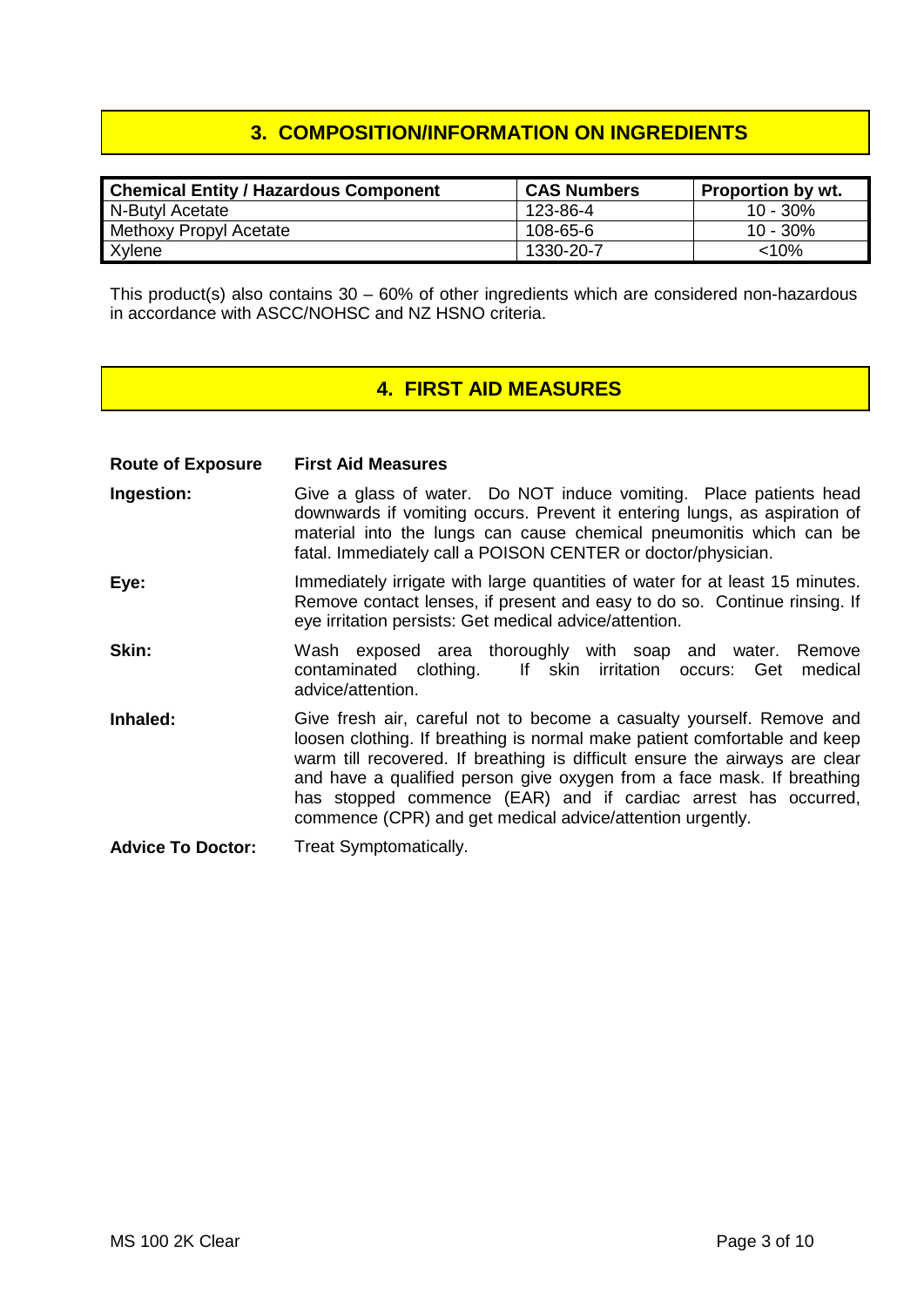#### **5. FIRE FIGHTING MEASURES**

**Suitable Extinguishing Media:** Foam, Carbon Dioxide or Dry Chemical Powder.

**Hazards from Combustion Products:** If involved in a fire, toxic materials such as carbon monoxide, carbon dioxide, nitrogen oxide, isocyanate vapour, traces of hydrogen cyanide, hydrogen chloride gas, hydrogen fluoride gas, various chlorine and/or fluorine compounds as well as hydrocarbons may form.

**Precautions for Firefighters:** Heating can cause rupture of containers with explosive force. If safe do so, remove all sources of ignition and any containers from the path of the fire. Keep cool with water spray.

Firefighters should wear self contained breathing apparatus with a full face and operated in the positive pressure mode.

**Hazchem Code:** 3[Y]E

#### **6. ACCIDENTAL RELEASE MEASURES**

**Personal Precautions:** In case of an accidental release or spill, evacuate the danger area. Wear the correct Personal Protective Equipment (See section 8 of SDS). Do not breathe vapours. Extinguish all ignition sources and shut off the source of the spill. Ventilate the area.

**Environmental Precautions:** Avoid release to the environment by bunding or covering drains.

**Containment:** Contain and absorb the spill with absorbent material such as sand, soil or vermiculite. Transfer the material into drums, using non-sparking tools. Seal and label the drums. Contact the appropriate waste management authority for disposal.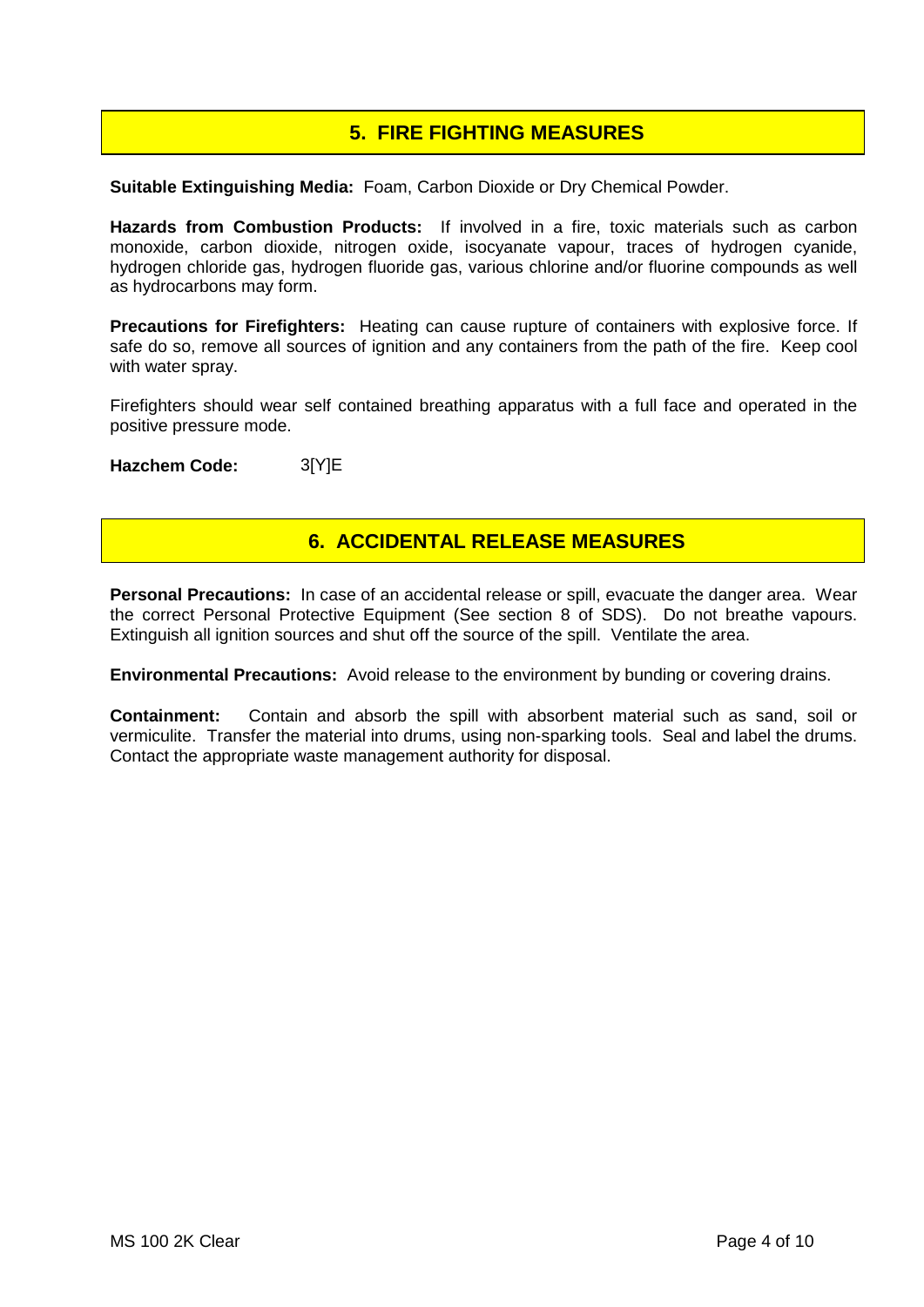#### **7. HANDLING AND STORAGE**

**Precautions For Safe Handling:** Wear the correct Personal Protective Equipment (See Section 8 of the SDS) when using this product. Ground the container and receiving equipment whilst using. Only use non-sparking tools and take precautionary measures against static discharge.

Apply this product in a spray paint booth with an adequate exhaust system and explosion-proof electrical, ventilation, and lighting equipment.

Never eat, drink or smoke whilst handling this product. Always wash hands thoroughly after using this product and before smoking, eating, drinking or using the toilet.

**Conditions For Safe Storage:** Keep containers away from heat/sparks/open flames/ hot surfaces. Store containers in a well-ventilated area and away sources of ignition, oxidising agents and/or foodstuffs. Store containers in a cool place and out of direct sunlight. Keep containers tightly closed when not in use and check regularly for leaks.

#### **8. EXPOSURE CONTROLS / PERSONAL PROTECTION**

| <b>Exposure Limits:</b> | TLV -TWA (mg/m <sup>3</sup> ) |
|-------------------------|-------------------------------|
| N-Butyl Acetate         | 713                           |
| Methoxy Propyl Acetate  | 274                           |
| Xylene                  | 350                           |

**Engineering Controls:** Ensure sufficient ventilation to maintain concentration below exposure standard. Keep containers sealed when not in use. Earth any mixing vessels when using this product. Apply the product in a spray paint booth with an adequate exhaust system and explosion-proof electrical, ventilation, and lighting equipment. The sprayer must wear a selfcontained breathing apparatus, with a full face and operated in the positive pressure mode. If a spray paint booth is unavailable and the product is used in a well ventilated area, then:

- the sprayer must wear a self-contained breathing apparatus, with a full face and operated in the positive pressure mode;
- the area must be well isolated from other persons, which may mean only the sprayer is at the workplace and everyone else has left. In this case, well isolated means there is no potential for anyone else at that workplace (or passing the workplace) to be exposed to the dust/fume/gas/mist/vapours/spray;
- and adequate time must be allowed after the spraying is completed before other persons can enter the workplace - e.g. the following morning.

**Personal Protection:** Skin contact should be avoided by wearing impervious work clothing, boots and Neoprene or PVC gloves. Eyes should be protected by chemical goggles or safety glasses fitted with side shields (Refer to AS/NZS 1337). When using this product, a self-contained breathing apparatus, with a full face and operated in the positive pressure mode, must be used. (Refer to AS/NZS 1715 and 1716).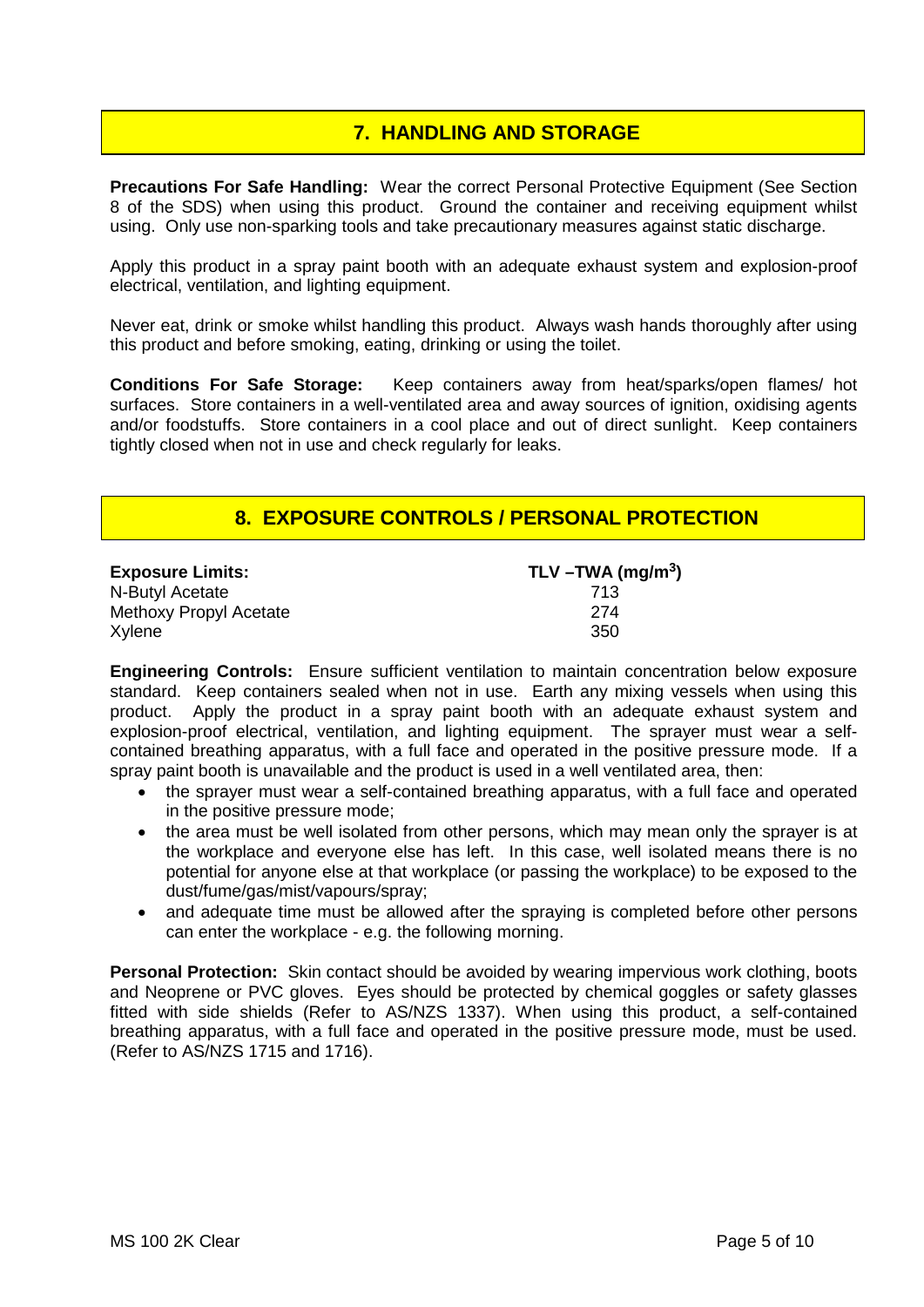#### **9. PHYSICAL AND CHEMICAL PROPERTIES**

| Appearance:                             | Clear viscous liquid.                        |
|-----------------------------------------|----------------------------------------------|
| Odour:                                  | Strong solvent odour.                        |
| <b>Odour Threshold:</b>                 | Not Available                                |
| pH:                                     | Not Applicable.                              |
| <b>Melting Point/Freezing Point:</b>    | Not Applicable                               |
| <b>Boiling Point Range:</b>             | $96 - 225$ <sup>O</sup> C                    |
| Flash Point:                            | 22 <sup>O</sup> C (Closed Cup)               |
| <b>Evaporation Rate:</b>                | $0.007 - 1.00$ (Butyl Acetate = 1)           |
| Flammability:                           | Highly flammable liquid and vapour.          |
| <b>Flammability Limits:</b>             | 1 (LEL) to 8% (UEL) by volume                |
| Vapour Pressure:                        | 1.2 kPa @ 20 <sup>o</sup> C                  |
| Vapour Density:                         | Not Available                                |
| <b>Relative Density:</b>                | $0.95 - 1.05$                                |
| Solubility In Water:                    | Not Available                                |
| Partition Coefficient: n-octanol/water: | Not Available                                |
| Auto-ignition Temperature:              | 354 <sup>o</sup> C                           |
| <b>Decomposition Temperature:</b>       | Not Available                                |
| Viscosity:                              | $30 - 50$ seconds B4 Cup @ 25 <sup>o</sup> C |

#### **10. STABILITY AND REACTIVITY**

**Chemical Stability:** Stable under ordinary conditions of use and storage.

**Conditions to Avoid:** Avoid all ignition sources.

**Incompatible Materials:** None

**Hazardous Decomposition Products:** If involved in a fire, toxic materials such as carbon monoxide, carbon dioxide, nitrogen oxide, isocyanate vapour, traces of hydrogen cyanide, hydrogen chloride gas, hydrogen fluoride gas and various chlorine and fluorine compounds and hydrocarbons may form.

**Hazardous Reactions:** Not Applicable.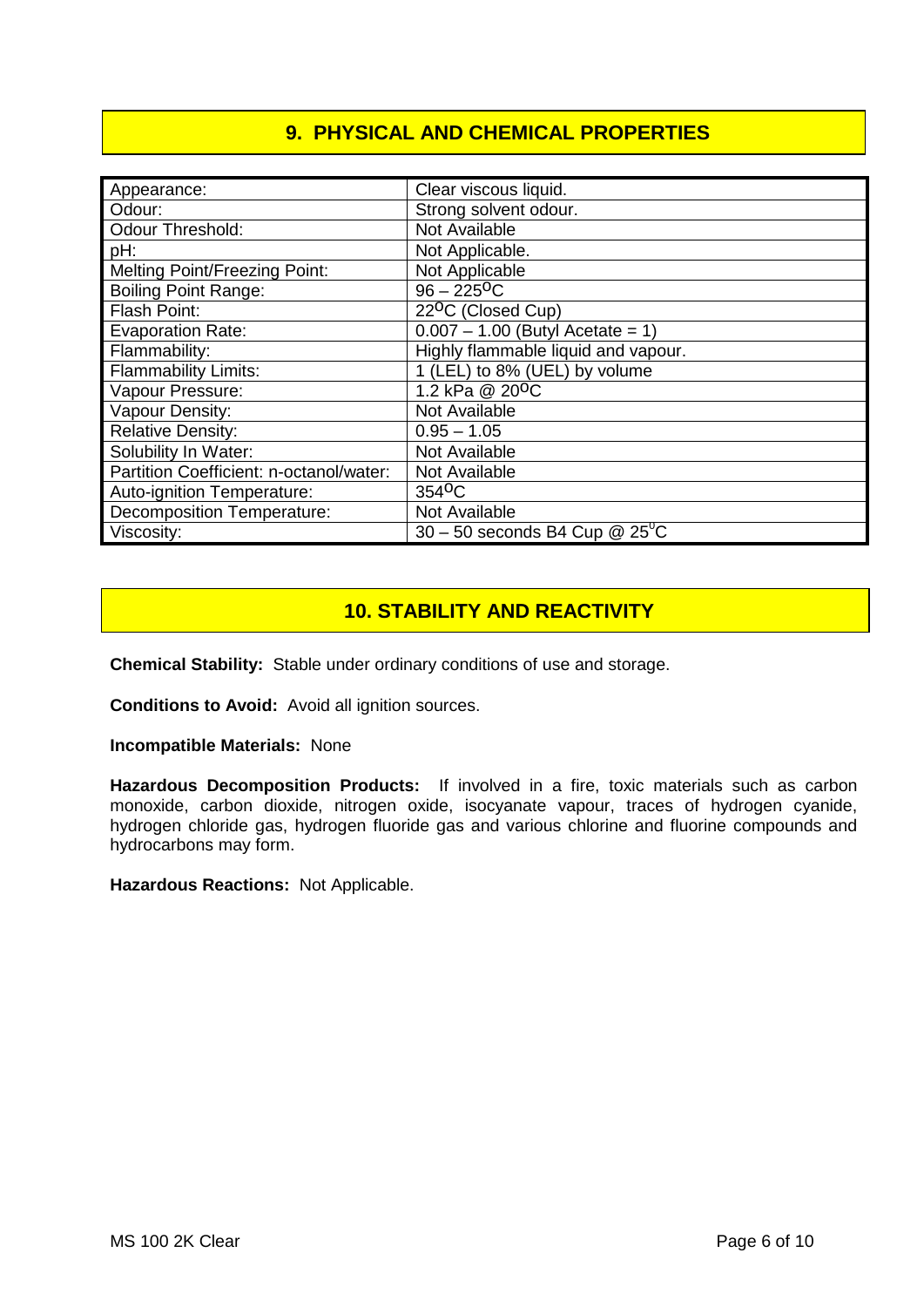#### **11. TOXICOLOGICAL INFORMATION**

There is no data available on this product itself. The following information (where available) relates to the individual ingredients of the product.

# **Acute Toxicity – Oral:**

| Ingredient<br>Not Available                             | Value (LD50) | <b>Species</b>            | <b>GHS Category</b> |
|---------------------------------------------------------|--------------|---------------------------|---------------------|
| <b>Health Effects:</b>                                  |              |                           |                     |
| Acute:                                                  |              |                           |                     |
| <b>Chronic:</b>                                         |              |                           |                     |
| <b>Acute Toxicity - Dermal:</b>                         |              |                           |                     |
| Ingredient<br>Not Available                             | Value (LD50) | <b>Species</b>            | <b>GHS Category</b> |
| <b>Health Effects:</b>                                  |              |                           |                     |
| Acute:                                                  |              |                           |                     |
| <b>Chronic:</b>                                         |              |                           |                     |
| <b>Acute Toxicity - Inhalation:</b>                     |              |                           |                     |
| Ingredient<br>Not Available                             | Value (LC50) | <b>Species</b>            | <b>GHS Category</b> |
| <b>Health Effects:</b>                                  |              |                           |                     |
| Acute:                                                  |              |                           |                     |
| <b>Chronic:</b>                                         |              |                           |                     |
| <b>Skin Corrosion/Irritation:</b><br>Not Available      |              | <b>GHS Category</b>       |                     |
| <b>Health Effects:</b>                                  |              |                           |                     |
| Acute:                                                  |              |                           |                     |
| <b>Chronic:</b>                                         |              |                           |                     |
| <b>Eye Damage/Irritation:</b><br>Methoxy Propyl Acetate |              | <b>GHS Category</b><br>2A |                     |
| Health Effects: Causes serious eye irritation.          |              |                           |                     |

**Acute:** Causes redness, tearing or blurred vision.

**Chronic:** Will cause discomfort and may cause redness, itching or blurred vision.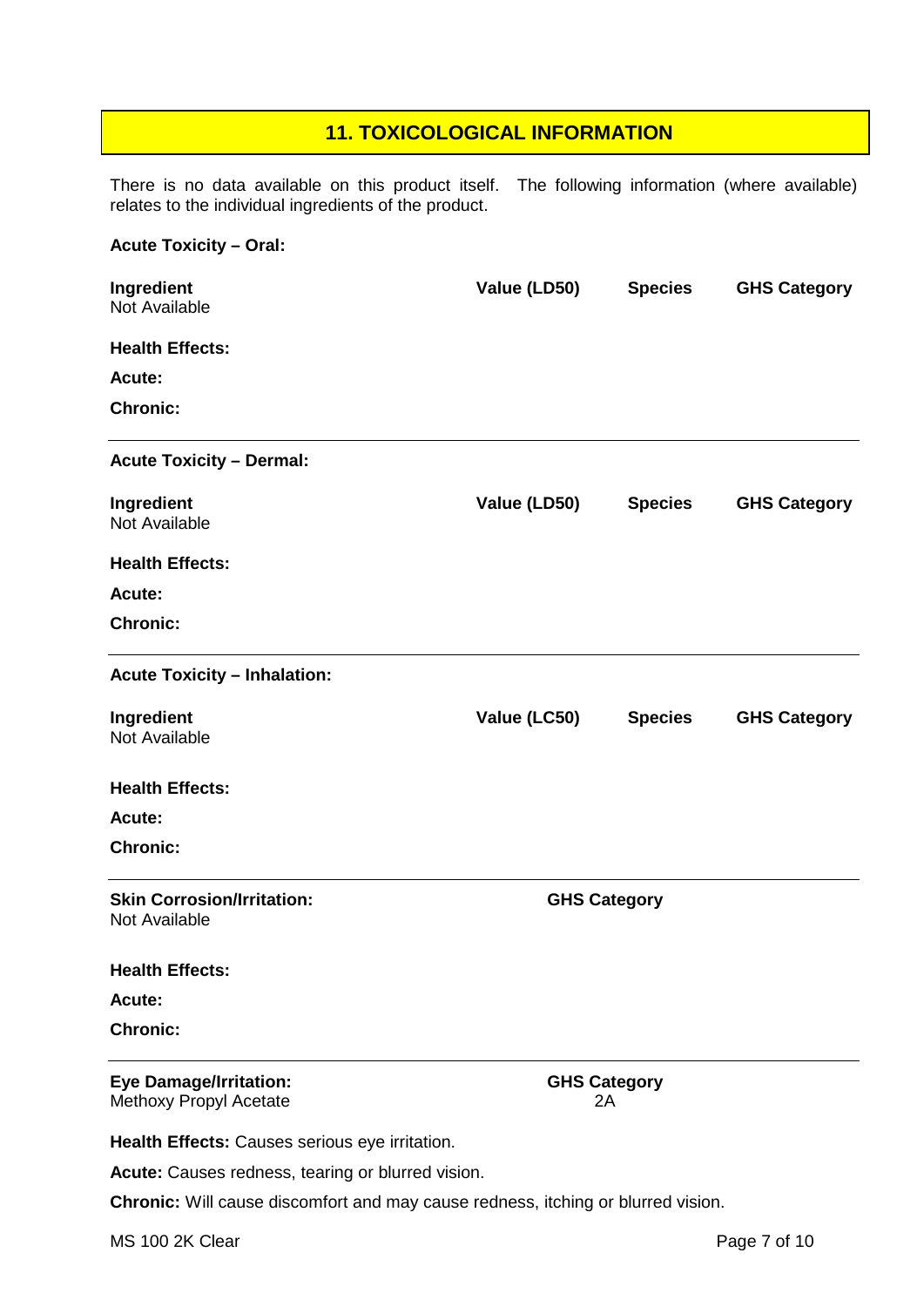| <b>Respiratory or Skin Sensitation:</b><br>Not Available                       | <b>GHS Category</b> |  |
|--------------------------------------------------------------------------------|---------------------|--|
| <b>Health Effects:</b>                                                         |                     |  |
| <b>Germ Cell Mutagenicity:</b><br>Not Available                                | <b>GHS Category</b> |  |
| <b>Health Effects:</b>                                                         |                     |  |
| <b>Carcinogenicity:</b><br>Not Available                                       | <b>GHS Category</b> |  |
| <b>Health Effects:</b>                                                         |                     |  |
| <b>Toxic To Reproduction:</b><br>Not Available                                 | <b>GHS Category</b> |  |
| <b>Health Effects:</b>                                                         |                     |  |
| <b>Specific Target Organ Toxicity (Single</b><br>Exposure):<br>Not Available   | <b>GHS Category</b> |  |
| <b>Health Effects:</b>                                                         |                     |  |
| <b>Specific Target Organ Toxicity (Repeated</b><br>Exposure):<br>Not Available | <b>GHS Category</b> |  |
| <b>Health Effects:</b>                                                         |                     |  |
| <b>Aspiration Hazard</b><br>Not Available                                      | <b>GHS Category</b> |  |
| <b>Health Effects:</b>                                                         |                     |  |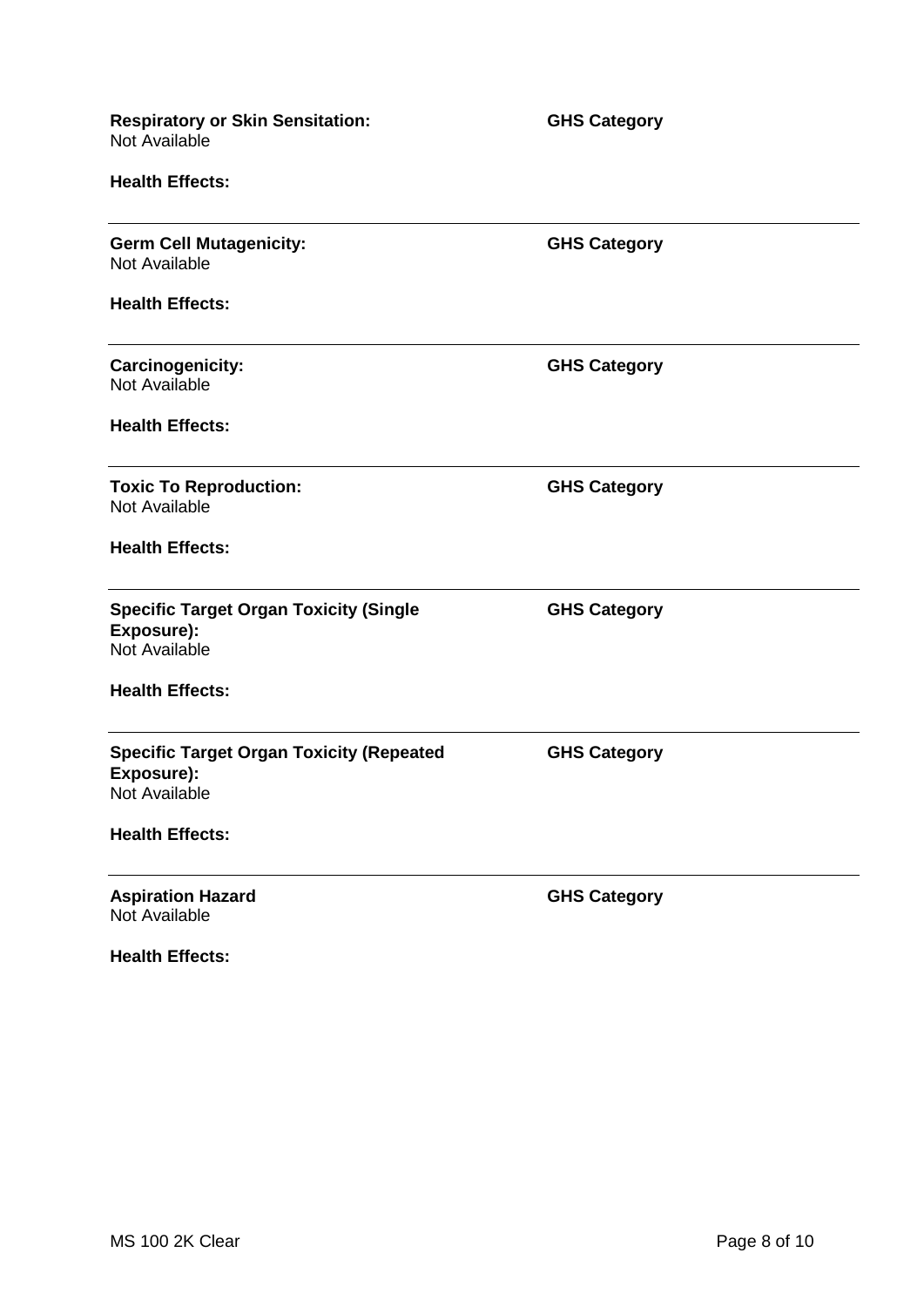#### **12. ECOLOGICAL INFORMATION**

**Environmental Precautions:** Avoid release to the environment, the product should not be allowed to enter drains, water courses or the soil.

There is no data available on this product itself. The following information (where available) relates to the individual ingredients of the product.

#### **Hazardous To The Aquatic Environment – Acute Hazard:**

| Ingredient<br>Not Available                              | Value (LC50) | <b>Species</b> | <b>GHS Category</b> |
|----------------------------------------------------------|--------------|----------------|---------------------|
| Effects:                                                 |              |                |                     |
| Hazardous To The Aquatic Environment - Long Term Hazard: |              |                |                     |
| Ingredient<br>Not Available                              | Value (LC50) | <b>Species</b> | <b>GHS Category</b> |
| Effects:                                                 |              |                |                     |
| <b>Exotoxic To Terrestrial Vertebrates:</b>              |              |                |                     |
| Ingredient<br>Not Available                              | Value (LD50) | <b>Species</b> | <b>NZ Category</b>  |
| <b>Effects:</b>                                          |              |                |                     |

**Persistence and Degradability:** No information available.

**Bioaccumulative Potential:** No information available.

**Mobility in Soil:** No information available.